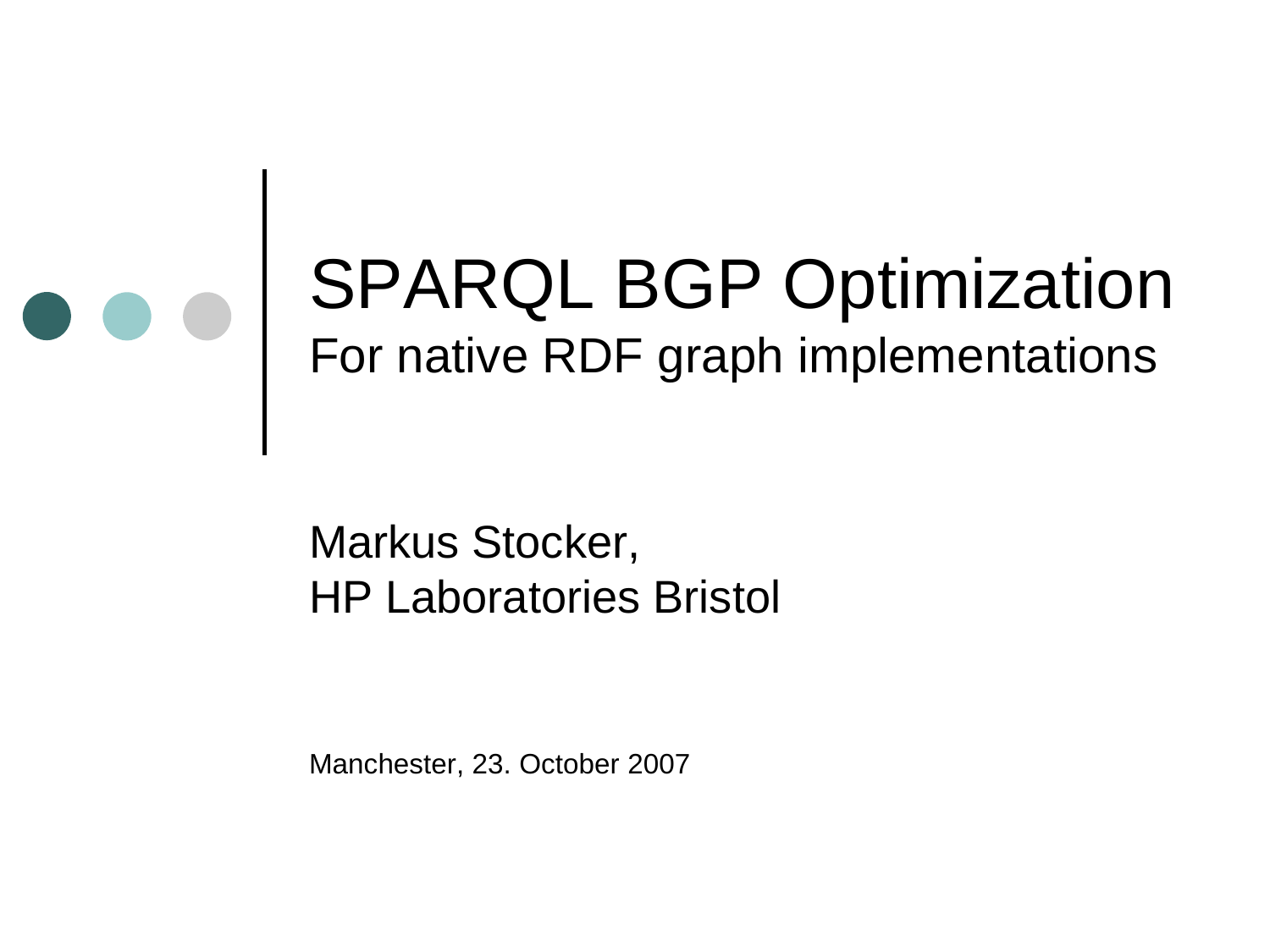# About me

- Markus Stocker
- o Born in Switzerland, 1979, Ascona
- Languages: De, It (En, Fr)
- MSc in Informatics (2006), UZH
- HPL Bristol (6 months): Implementation of a static optimizer for Jena ARQ
- Hobbies: Jogging, swimming, tennis, photography, hiking, music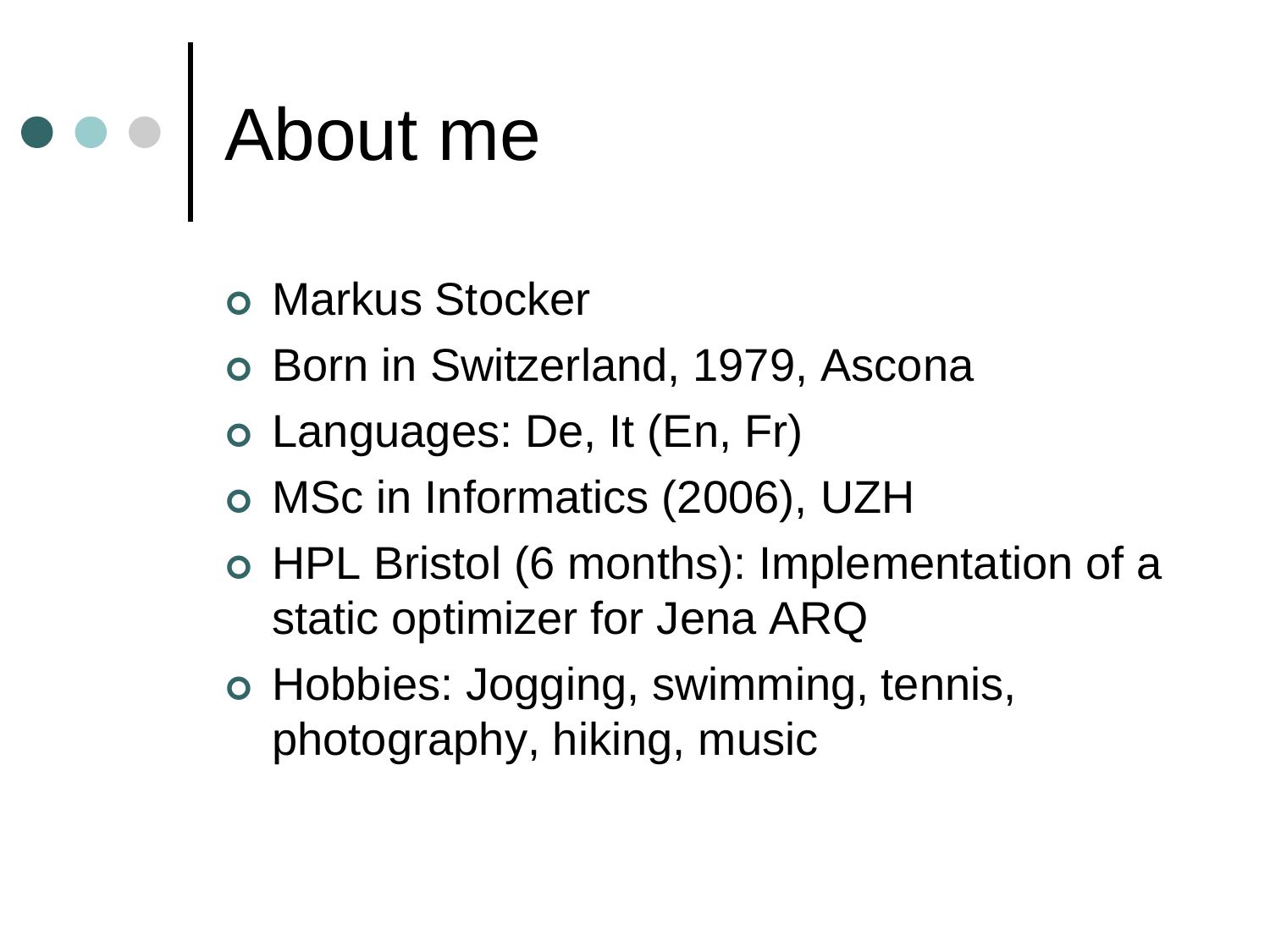# o o | Overview

- SPARQL and Basic Graph Pattern
- The optimization problem
- Estimate selectivities
- The ARQ optimizer
	- BGP abstraction
	- **Heuristics**
	- The optimization algorithm
- Evaluation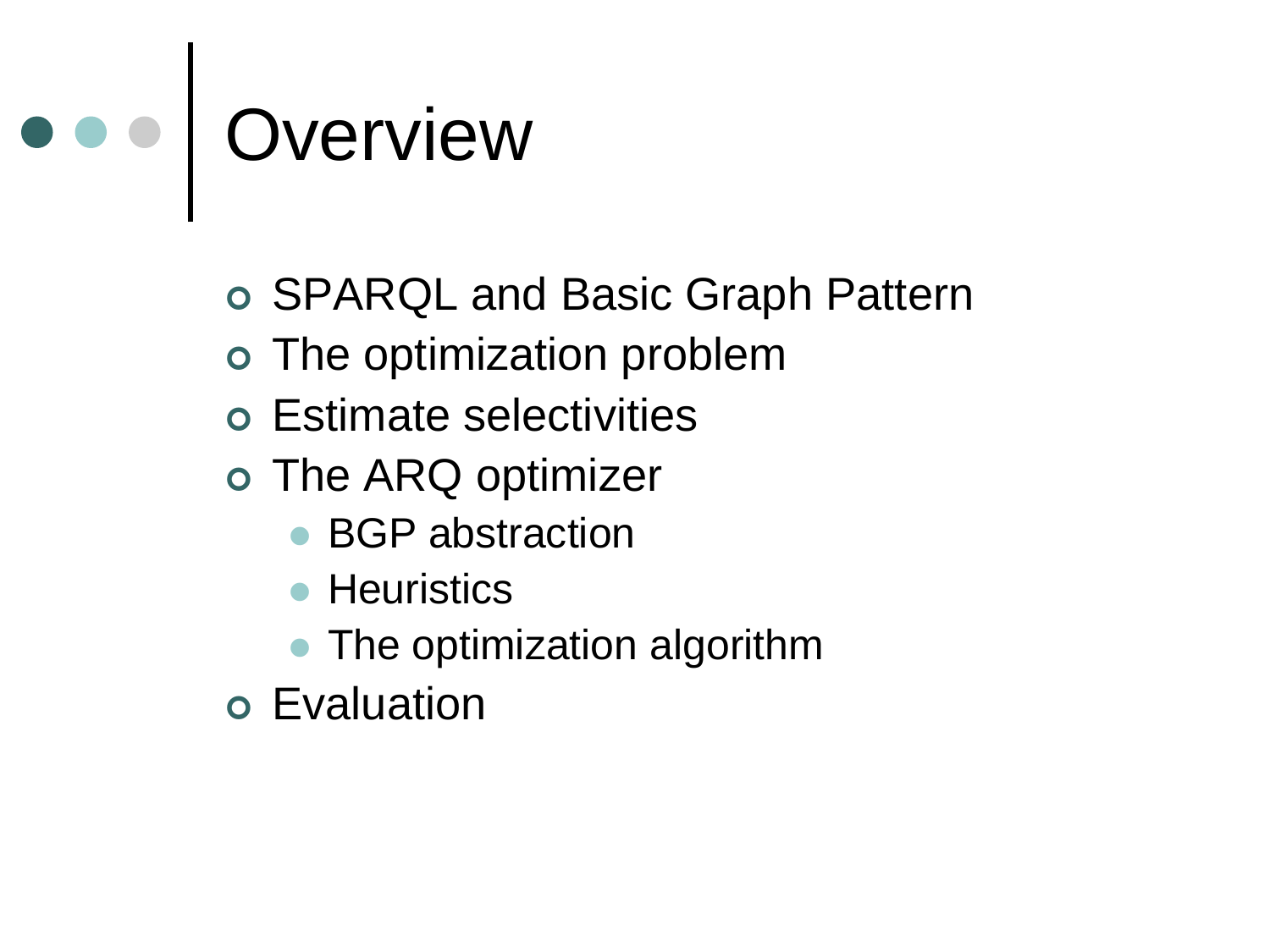# SPARQL and BGP

**PREFIX** rdf: <http://www.w3.org/1999/02/22-rdf-syntax-ns#> **PREFIX** ub: <http://www.lehigh.edu/~zhp2/2004/0401/univ-bench.owl#> **SELECT** ?X ?Y ?Z **WHERE** {

?X rdf:type ub:GraduateStudent . ?Y rdf:type ub:University . ?Z rdf:type ub:Department . ?X ub:memberOf ?Z . ?Z ub:subOrganizationOf ?Y . ?X ub:undergraduateDegreeFrom ?Y

}

- BGP: Set of triple patterns
- Fundamental in SPARQL as they define the access to the RDF graph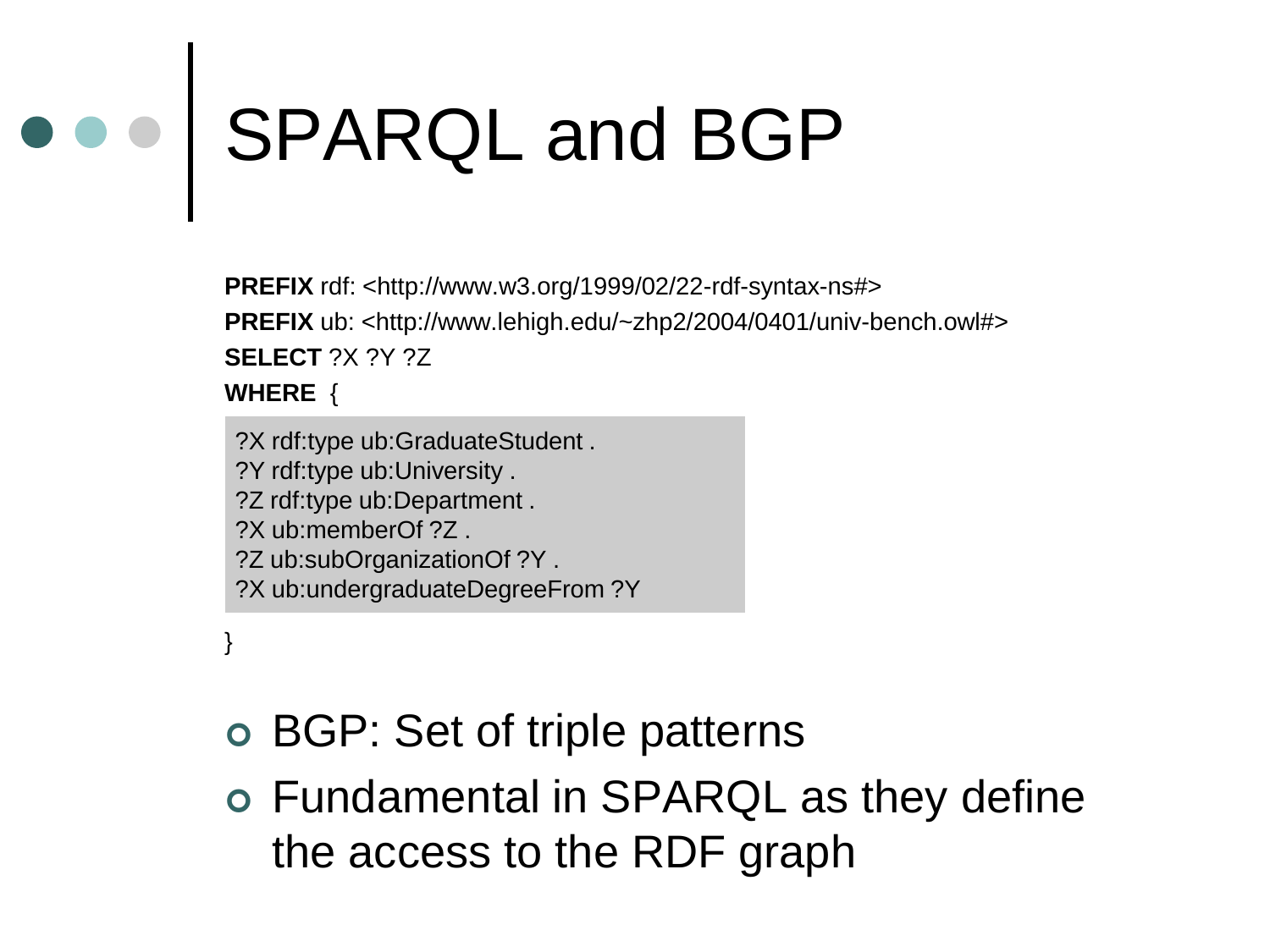# ••• The Optimization Problem

What is the best EP for the following BGP?

?x rdf:type uv:Person . ?x uv:hasSocialSecurityNumber "555-05-7880"

- Data of the university domain
- Staff members, professors, graduates, undergraduates: all of *type* Person
- OWL schema states that,
	- Social security number property is inverse functional, i.e. object uniquely determines subject
	- Class Person is domain of the property
- Optimization: Join order, more selective first
	- Rearrange the triple patterns
	- Drop the first pattern, provided the data is consistent
- We focus on *main memory* (native) graph implementations (RDBMS is a different story!)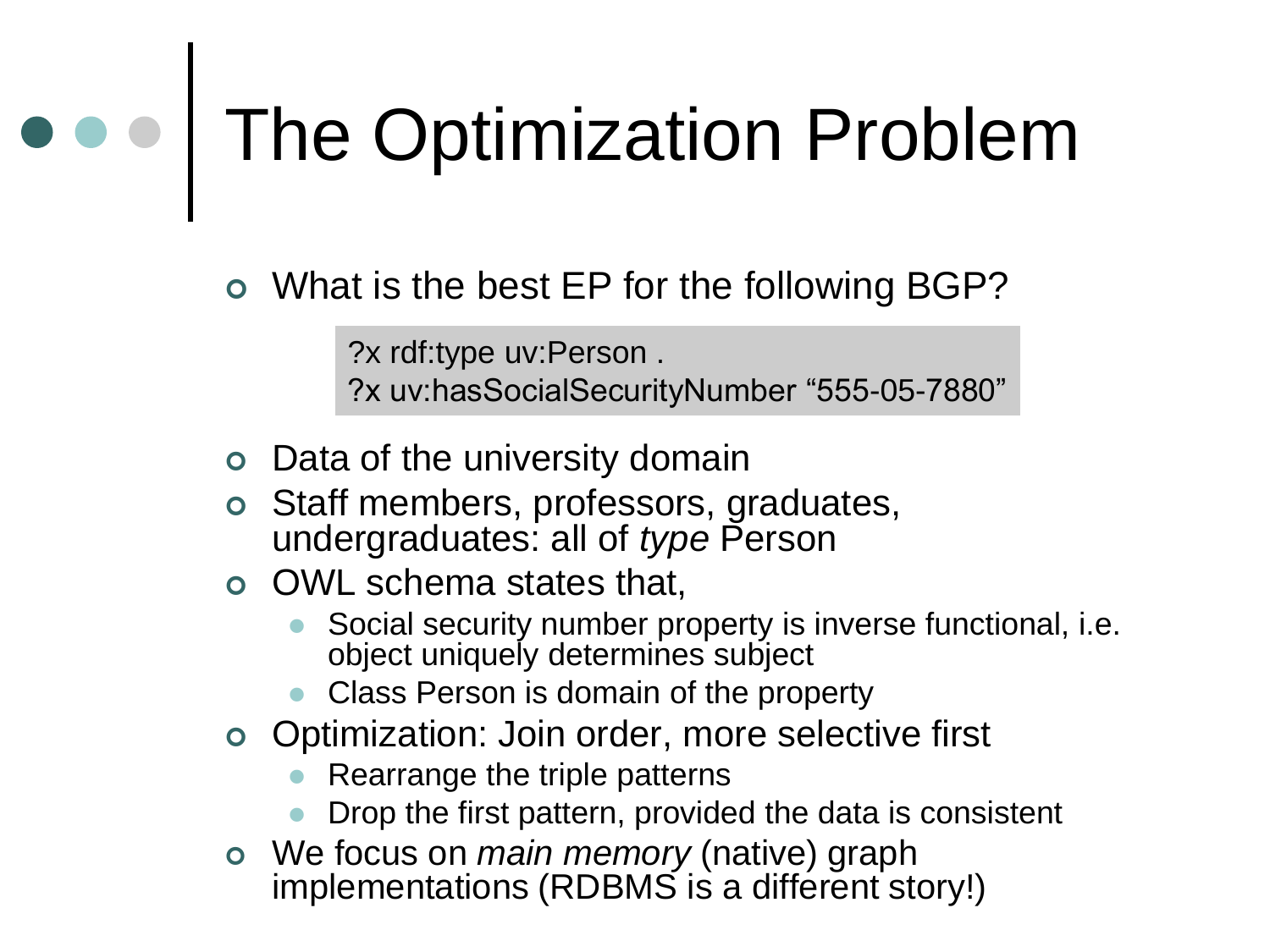# Estimate Selectivities

Summary of statistics about RDF data

- Total number of triples
- Total number of resources
- Total number of triples per predicate
- Histogram distribution of objects
- Result set sizes of joined patterns: [?x P1 ?y] and [?x P2 ?z]
- Framework for the selectivity estimation
	- Selectivity for a triple pattern
	- Selectivity for a joined triple pattern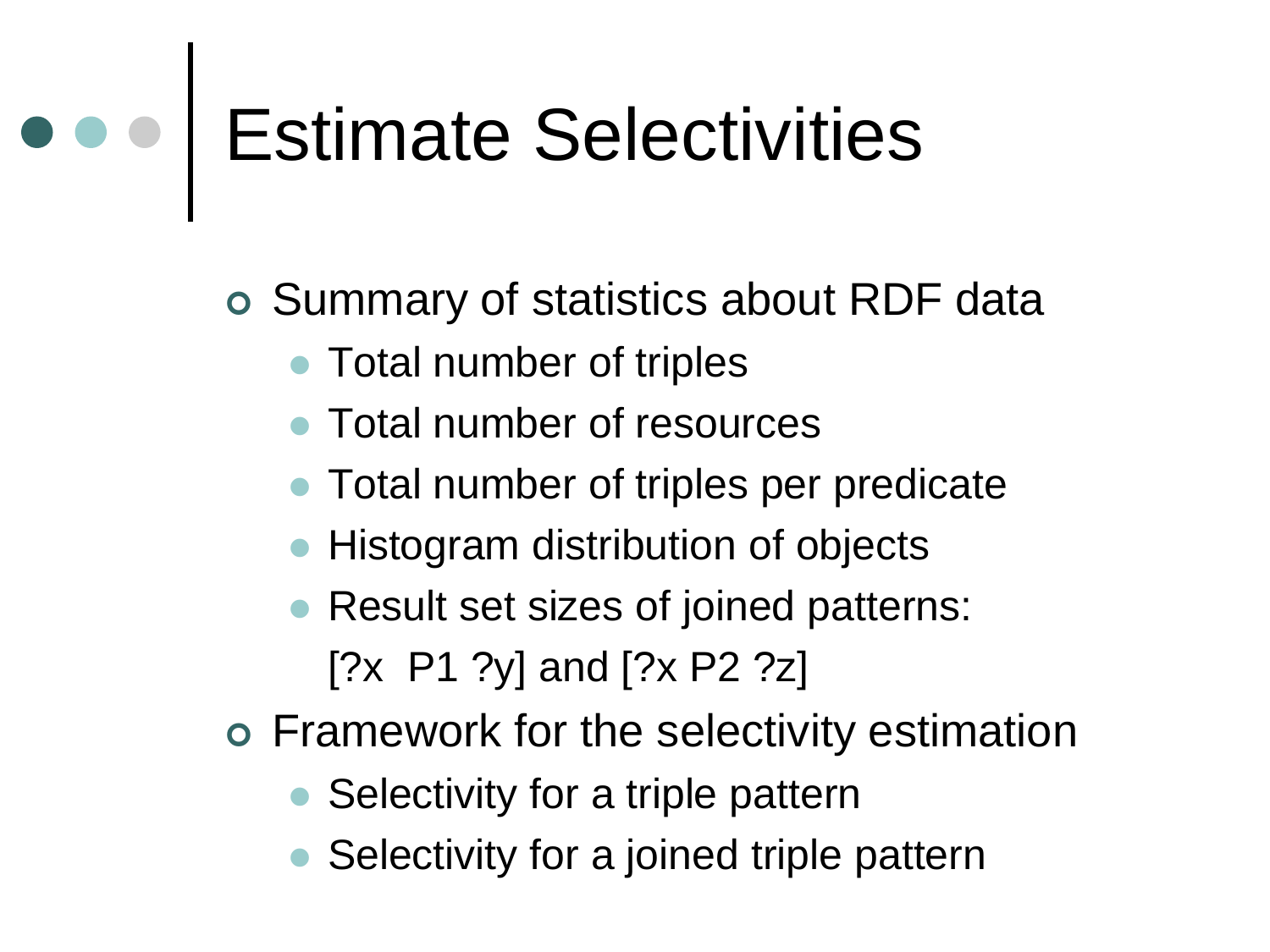## The ARQ Optimizer I

### BGP abstraction

- **1** ?X rdf:type ub:GraduateStudent .
- **2** ?Y rdf:type ub:University .
- **3** ?Z rdf:type ub:Department .
- **4** ?X ub:memberOf ?Z .
- **5** ?Z ub:subOrganizationOf ?Y .
- **6** ?X ub:undergraduateDegreeFrom ?Y



Connected graph **g**

- BGP is a set *G* of undirected connected graphs **g** = (*N*,*E*)
- The graphs **g** have different semantics to an RDF graph!
- *N* is a set of triple patterns (nodes of **g**)
- *E* is a set of joined triple patterns (edges of **g**)
- Triple patterns are joined if they share a common bound or unbound component (subject, predicate, object)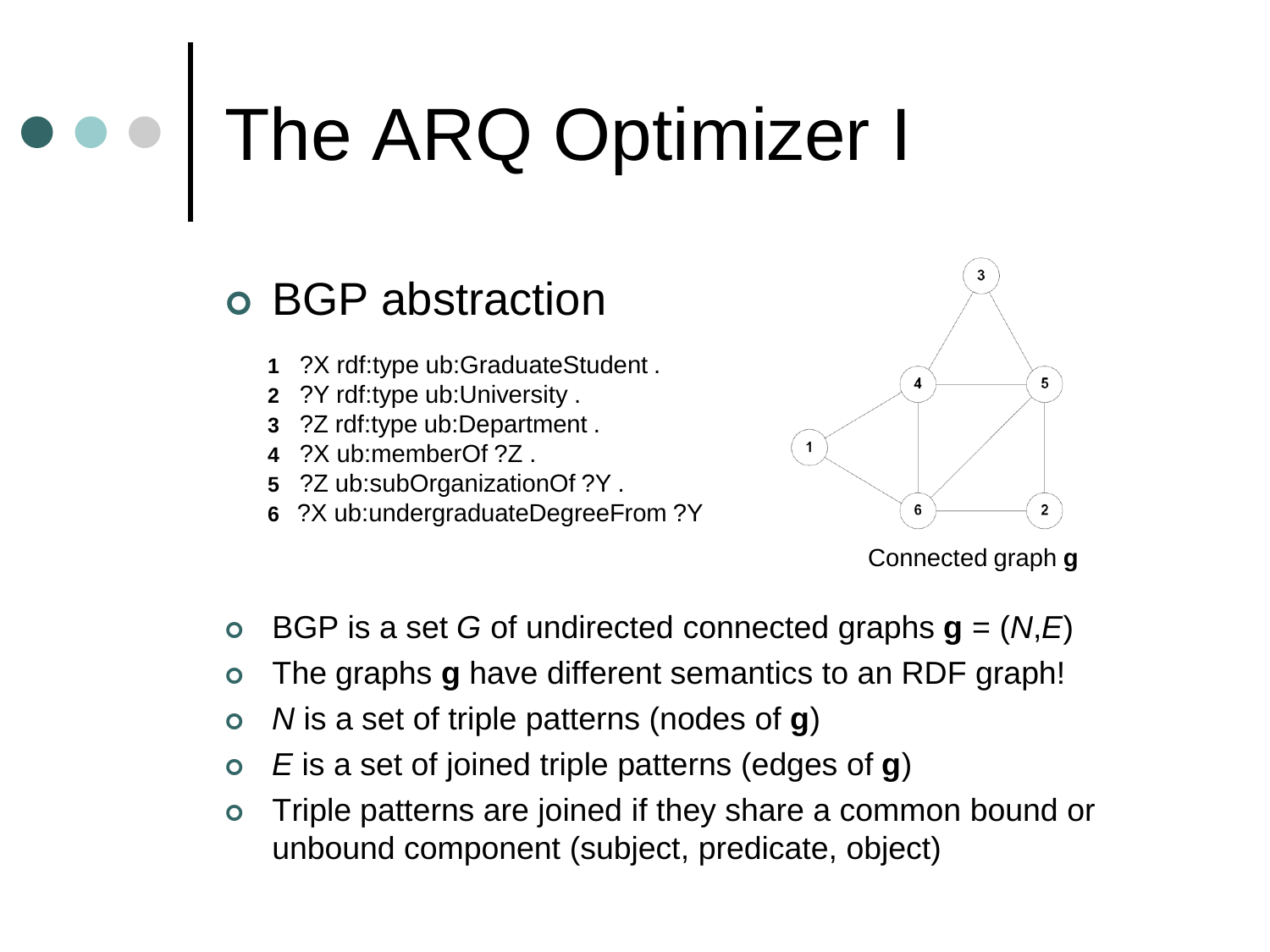### The ARQ Optimizer II

### o Heuristics

- Estimate the selectivity of (joined) triple patterns
- Heuristics without pre-computed statistics
	- Variable counting (and variations), Jena graph statistics
- Heuristics with pre-computed statistics
	- Build on selectivity estimation framework



Weighted connected graph. The result set sizes of (joined) triple patterns. Heuristics compute selectivities, i.e. normalized sizes.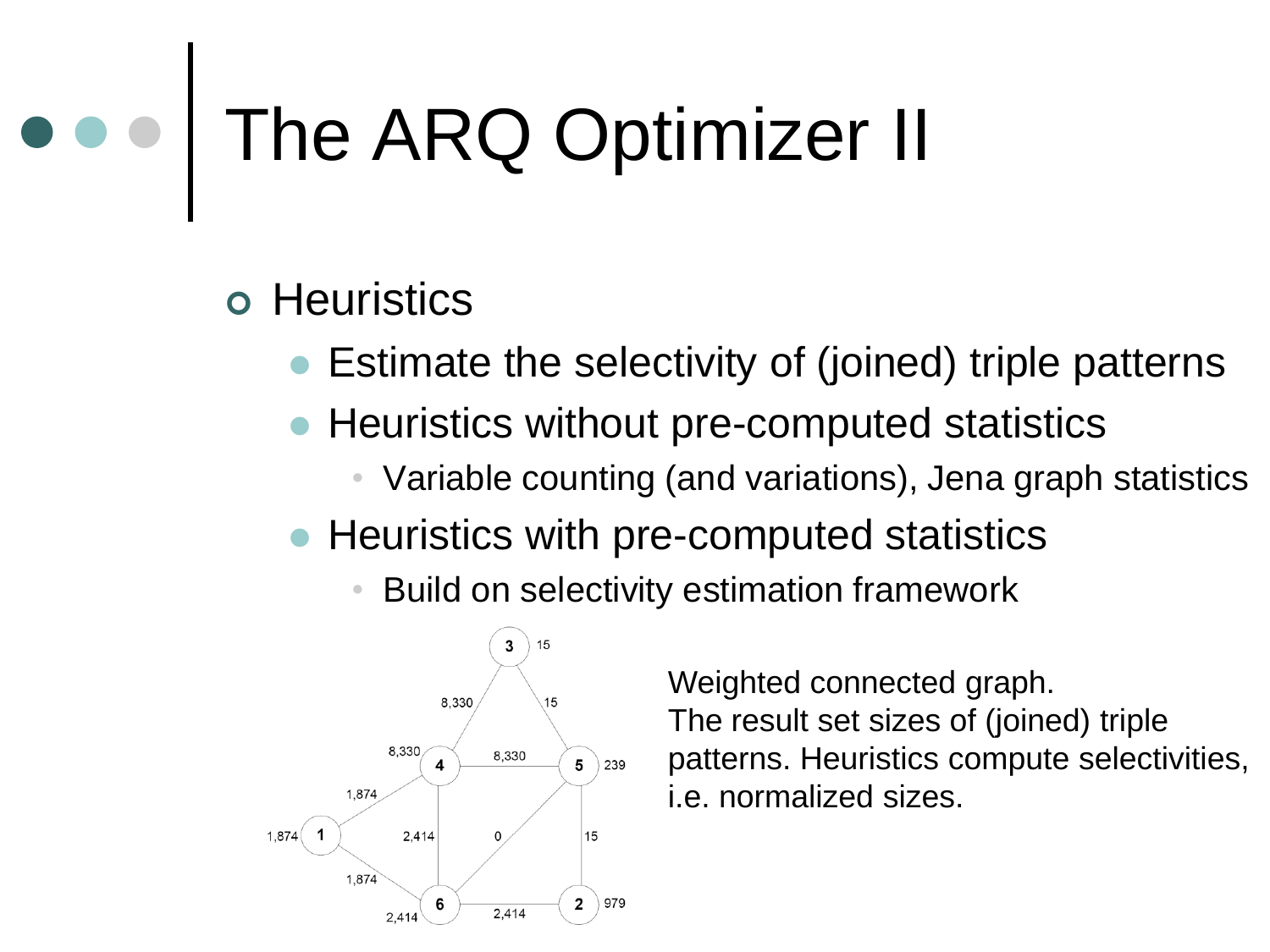### The ARQ Optimizer III

### The optimization algorithm

- Select edge with lowest estimated selectivity, mark the nodes as visited
- Add the nodes to EP, more selective first
- Iteratively select the edge with



- Lowest estimated selectivity: Minimum selectivity approach
- Visited node: Avoid Cartesian products as intermediate result sets by selecting triple patterns (nodes) which join with previous EP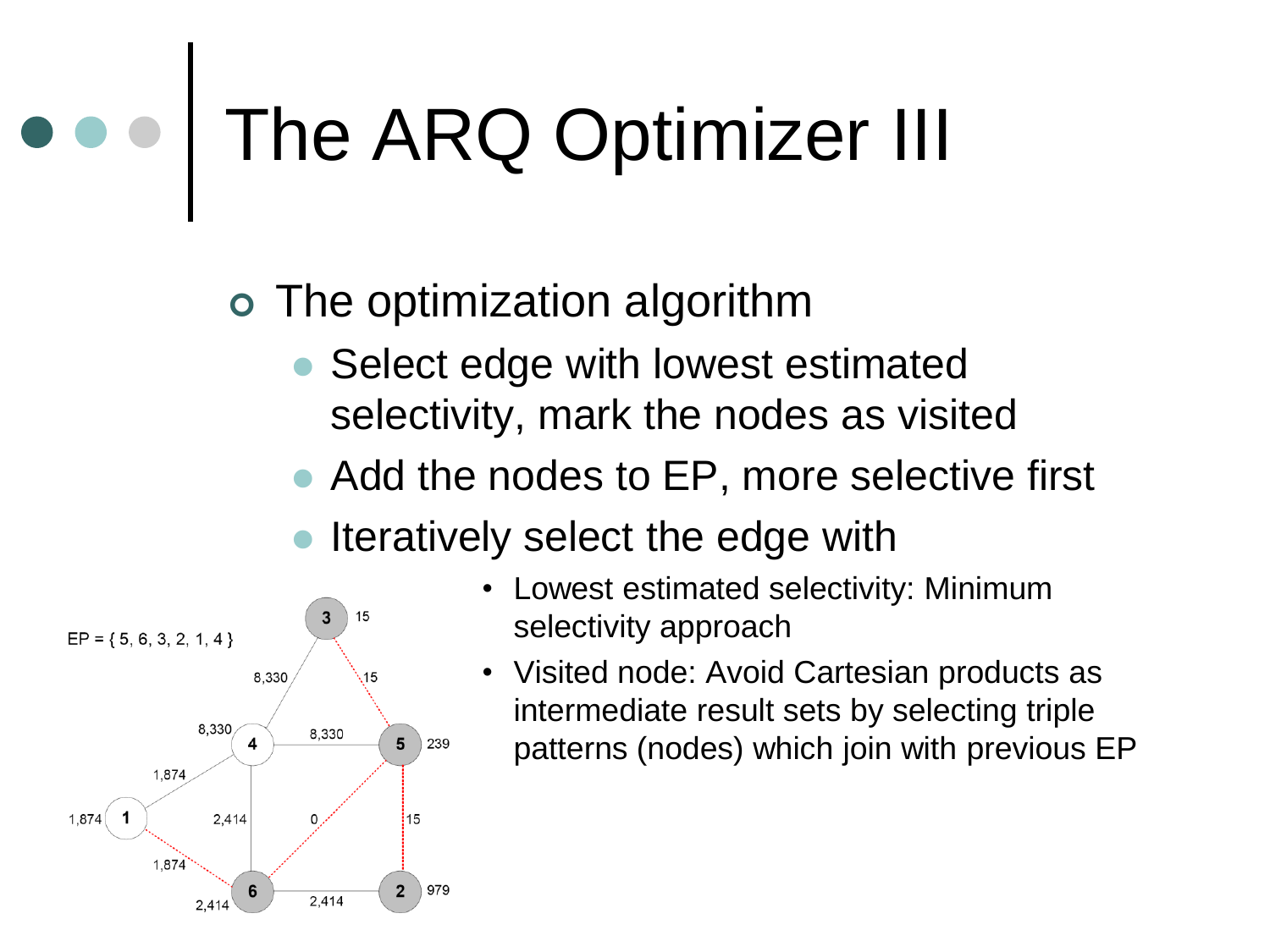## Execution Plan as DAG

#### **Original BGP**

- **1** ?X rdf:type ub:GraduateStudent .
- **2** ?Y rdf:type ub:University .
- **3** ?Z rdf:type ub:Department .
- **4** ?X ub:memberOf ?Z .
- **5** ?Z ub:subOrganizationOf ?Y .
- **6** ?X ub:undergraduateDegreeFrom ?Y



#### Abstracted EP as DAG for the original BGP (3 source nodes for all adjacent arcs, 3 Cartesian products)

#### **Optimized BGP**

- **5** ?Z ub:subOrganizationOf ?Y .
- **6** ?X ub:undergraduateDegreeFrom ?Y .
- **3** ?Z rdf:type ub:Department .
- **2** ?Y rdf:type ub:University .
- **1** ?X rdf:type ub:GraduateStudent .
- **4** ?X ub:memberOf ?Z .



Abstracted EP as DAG for the optimized BGP (1 source nodes for all adjacent arcs, no Cartesian products)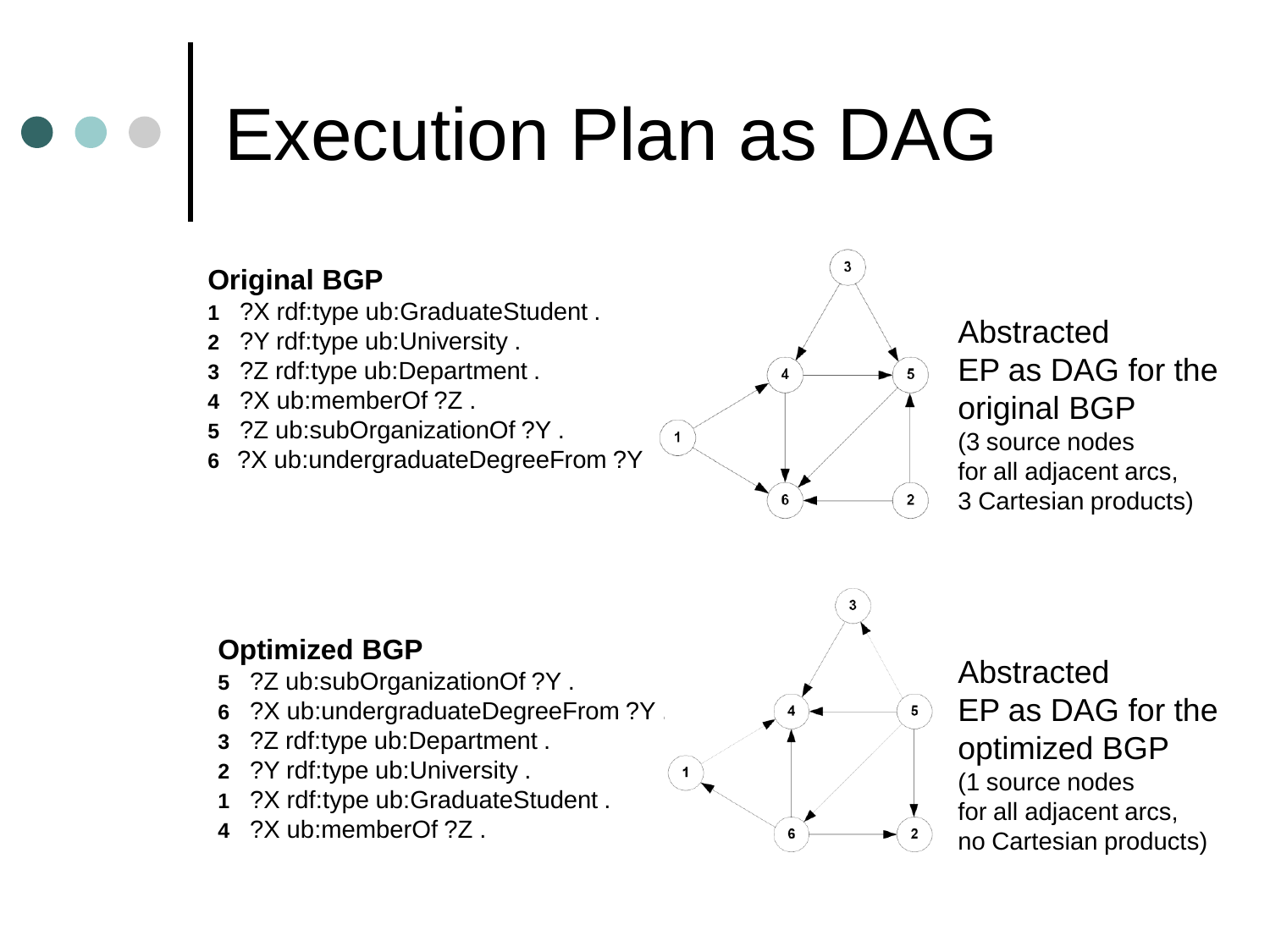## Evaluation I

- On Lehigh University Benchmark, one university and OWL-DL entailment, 156,407 triples
- AMD Opteron dual core with 8 GB main memory
- Query performance

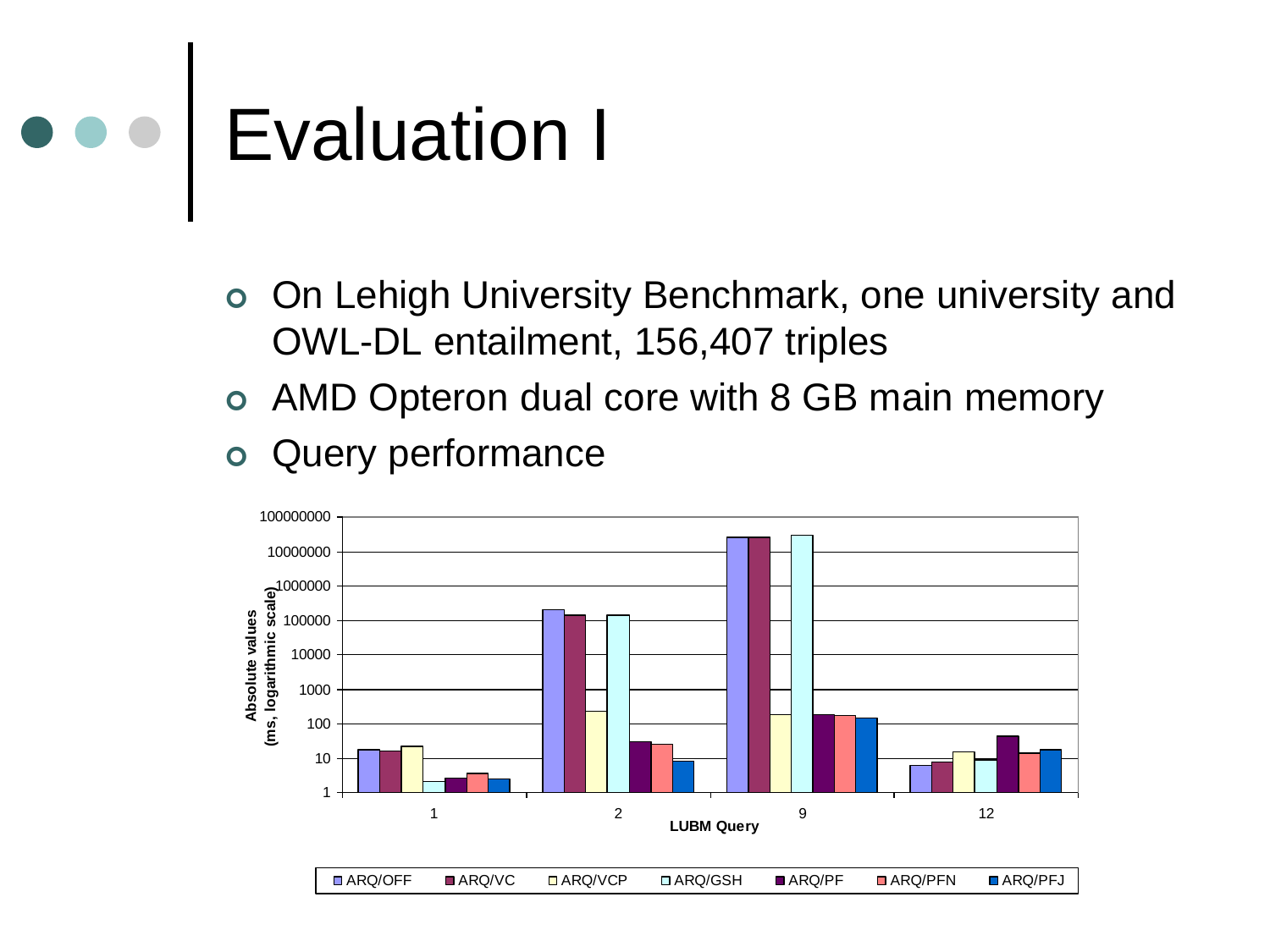

#### Execution plan space for the LUBM query 2

![](_page_11_Figure_2.jpeg)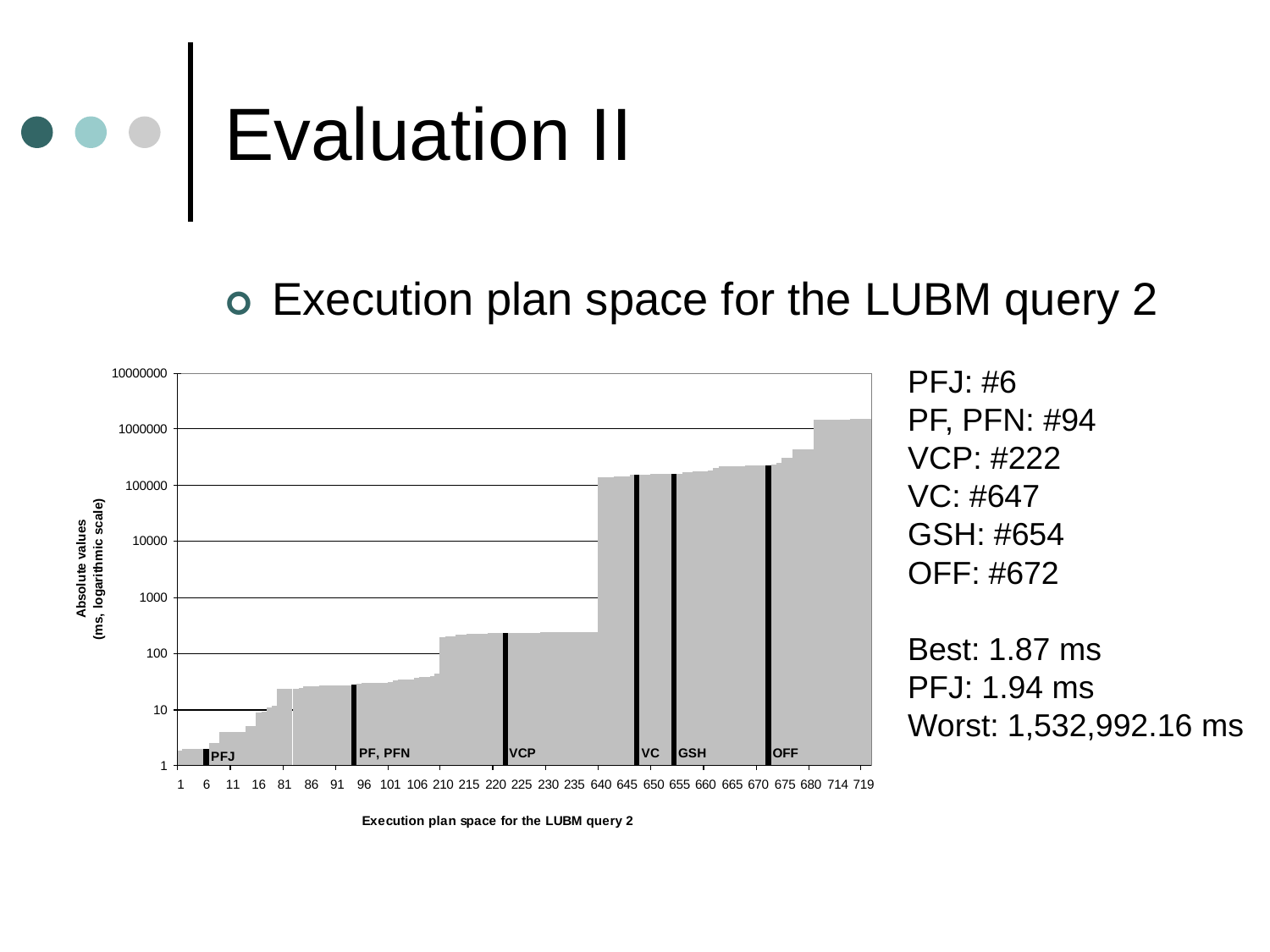![](_page_12_Picture_0.jpeg)

 The normalized distance from the best performing EP for each heuristic averaged over the 14 (-1) LUBM queries

![](_page_12_Figure_2.jpeg)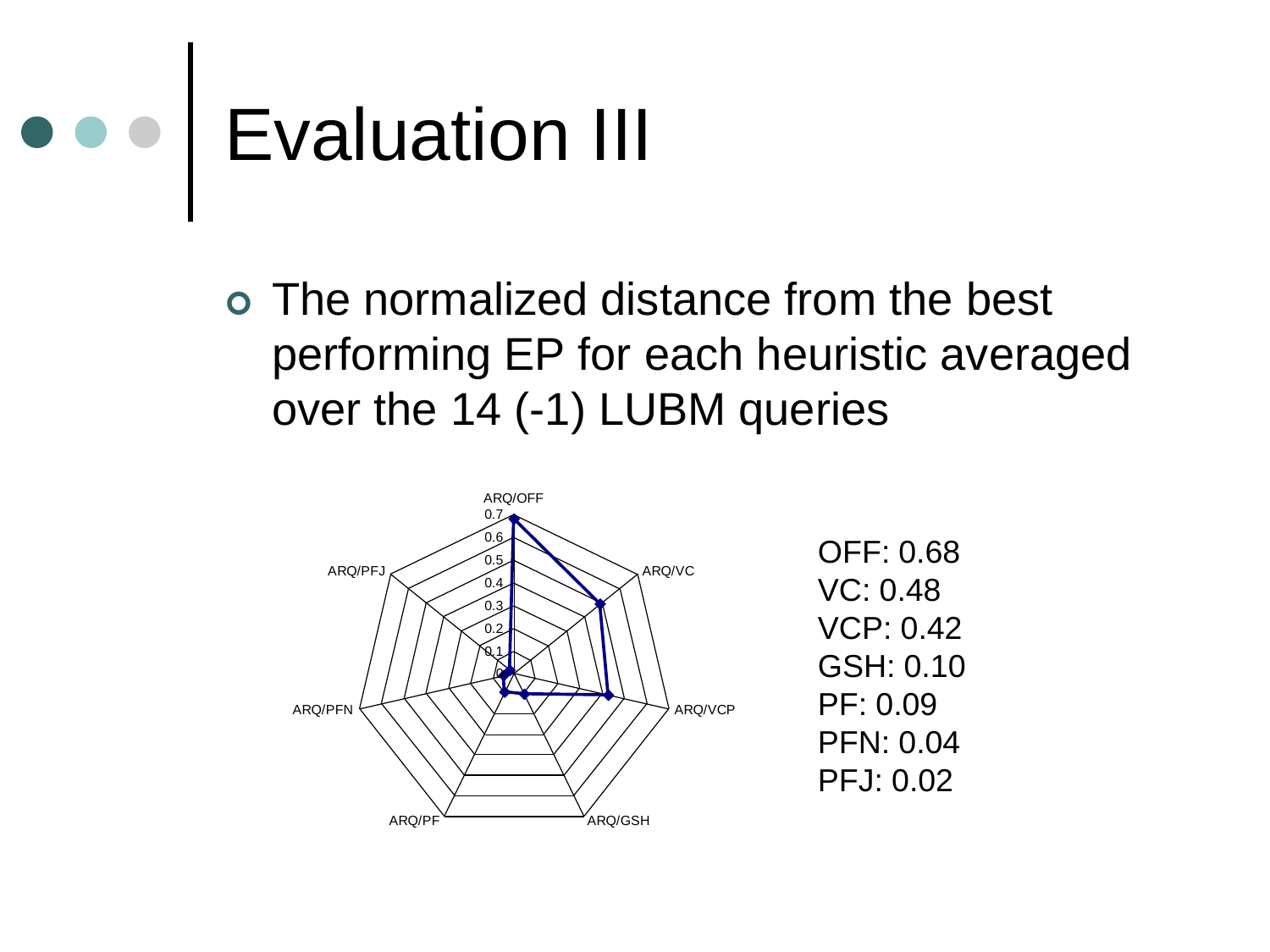# Conclusions & Limitations

- Optimization of BGP for main memory graph implementations
- ARQ optimizer with heuristics
- Framework for the selectivity estimation of (joined) triple patterns
- Main memory has an important limitation: Scaling. Nevertheless, study of SPARQL optimization for native graph implementations is important for efficient query evaluation on the Semantic Web (will RDBMS technology survive the graph oriented Semantic Web?).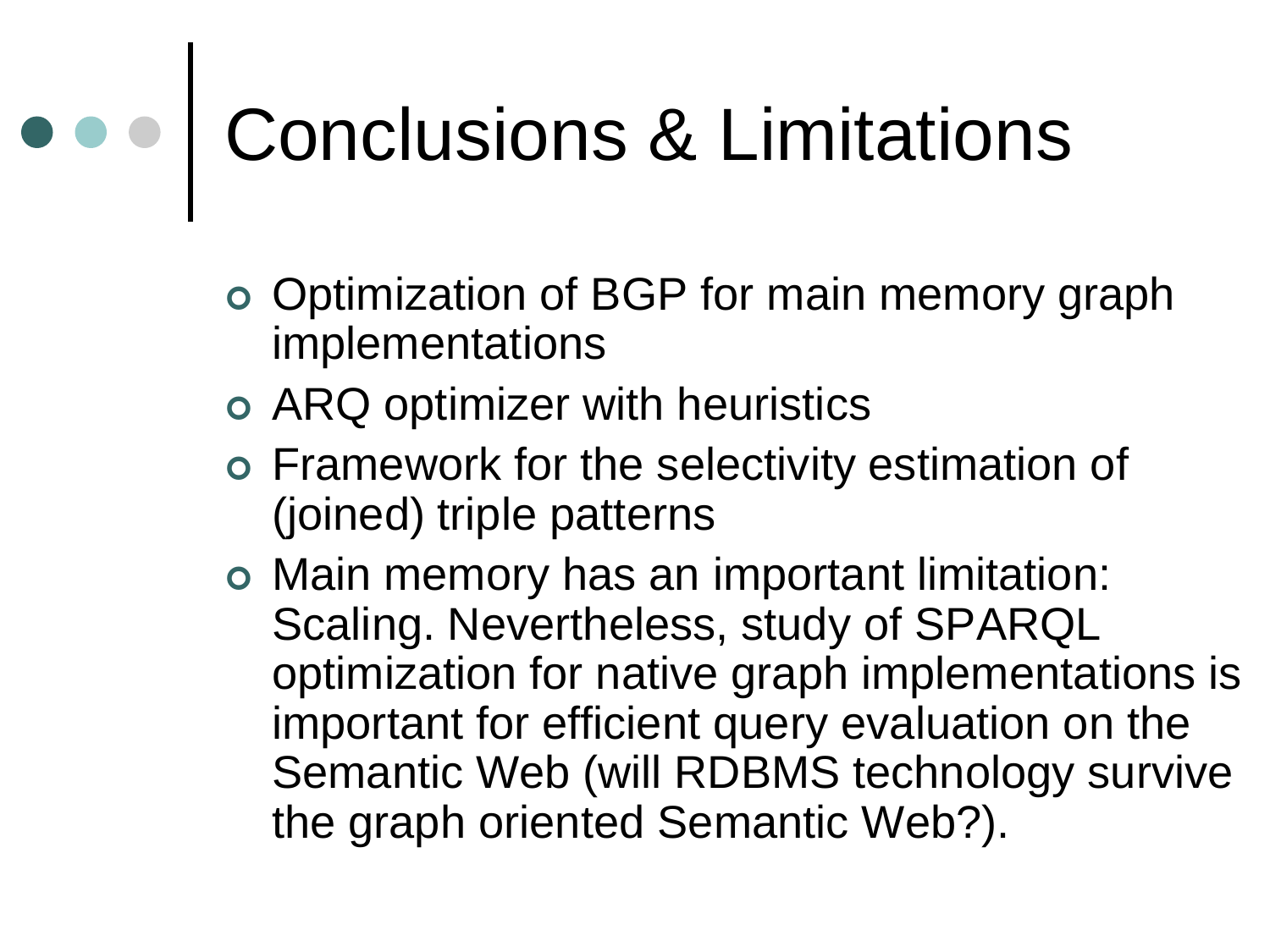# Future Work

SPARQL syntax

- FILTER
- **OPTIONAL**
- UNION
- Typed histograms
	- Selectivity of ?age <= 30
- Distributed in-memory graph models